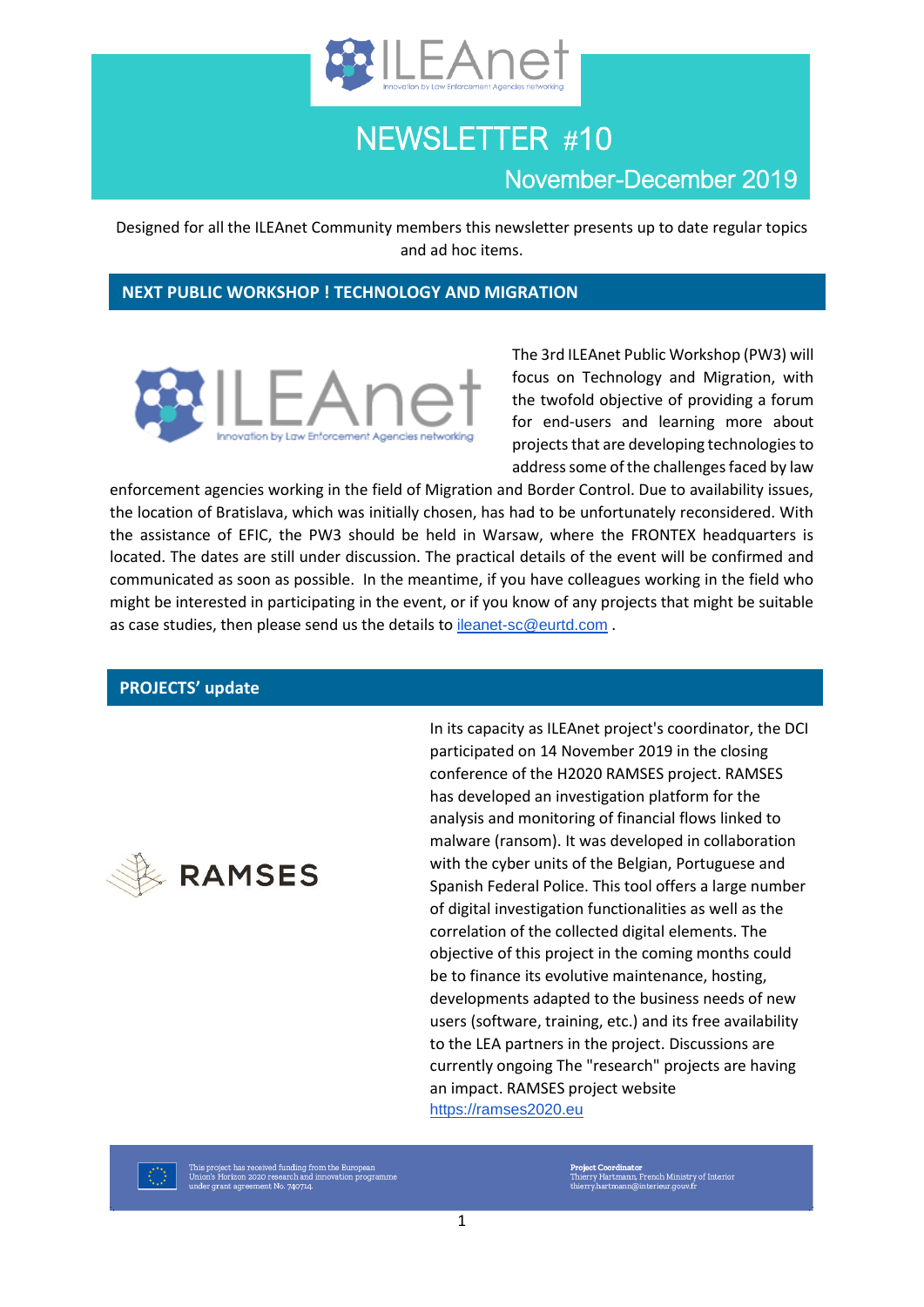

Thierry Hartmann (ILEAnet Project Coordinator - DCI French Ministry of Interior) and Raul Sauvimaa ( ILEAnet Work Package 2 leader - Estonian Police and Border Guard Directorate) participated in the 2019 edition of the Science and Research Event co-organised in Helsinki by the European Commission and the Finnish Council Presidency. The SRE is the annual meeting where industries, governments and knowledge institutions meet to discuss current developments and challenges in security research in Europe. The 2019 edition focused on promoting the commercialisation of research results. The SRE also highlighted the increasing involvement of European agencies in research (Frontex, Europol, EU LISA).



The French Ministry of the Interior and its operator CIVIPOL participated in the 2019 edition of MILIPOL, the main event dedicated to homeland security and safety, which took place in Paris on 19-22 November 2019. Milipol is the ideal forum to present the latest technological innovations in the field of homeland security, to respond effectively to the needs of the entire sector and also to address current threats and dangers. The event covers all areas of homeland security, which is why many participants visited the exhibition. CIVIPOL and the French MIF took the opportunity to disseminate ILEANet project's outcome by distributing project's flyers to attendees visiting their booth.

### **QUESTIONS OF THE MONTH**



**A question, an information to communicate to ILEAnet members? Do not hesitate to post a message on the platform**

**The reception of the public in a police station and the management of flows** [https://ileanet.eurtd.com/questions/view/225401/the-reception-of-the-public-in-a-police](https://ileanet.eurtd.com/questions/view/225401/the-reception-of-the-public-in-a-police-station-and-the-management-of-flows)[station-and-the-management-of-flows](https://ileanet.eurtd.com/questions/view/225401/the-reception-of-the-public-in-a-police-station-and-the-management-of-flows)

**Crisis management by non-specialized police officers, law enforcement agencies** [https://ileanet.eurtd.com/questions/view/225400/crisis-management-by-non-specialized](https://ileanet.eurtd.com/questions/view/225400/crisis-management-by-non-specialized-policemen-law-enforcement-agences)[policemen-law-enforcement-agences](https://ileanet.eurtd.com/questions/view/225400/crisis-management-by-non-specialized-policemen-law-enforcement-agences)

#### **Pension systems for Police in your country**

[https://ileanet.eurtd.com/questions/view/228222/pension-systems-for-police-in-your](https://ileanet.eurtd.com/questions/view/228222/pension-systems-for-police-in-your-country)[country](https://ileanet.eurtd.com/questions/view/228222/pension-systems-for-police-in-your-country)



This project has received funding from the European<br>Union's Horizon 2020 research and innovation programm<br>under grant agreement No. 740714.

i**ject Coordinator**<br>erry Hartmann, French Ministry of Interior<br>erry.hartmann@interieur.gouv.fr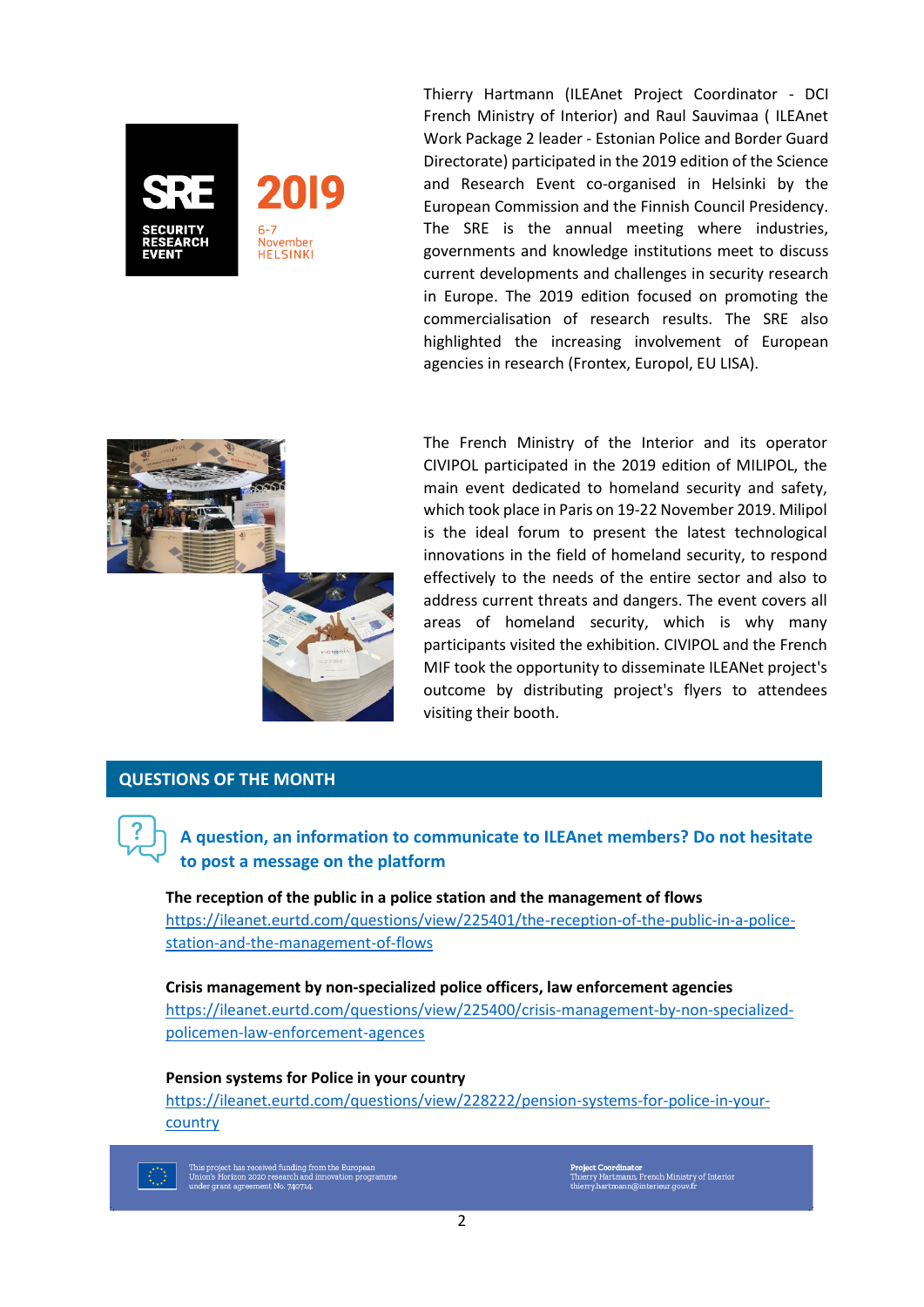## **ANIMATIONS**



After the launch of the newsletters and webinars, we are pleased to announce the launch of a new animation for 2020: "Project of the Month". During one month, we will highlight a national or European project on the ILEAnet platform in order to make it known, to valorize it and to exchange for possible perspectives. Let us know which projects in your countries can be included in this animation.

#### ILEAnet Knowledge Factory's Knowledge



## **Almost 300 references in the ILEanet knowledge factory! Do not hesitate to consult it and contribute**

We would like to draw your attention on a specific tool available on the ILEAnet Online Platform:

The Knowledge Factory. The ILEAnet Knowledge Factory aims to collect, share, evaluate and search "Knowledge" in security research, which means resources such as national and European projects, academic publications, reports, white papers, official publications, websites, events…

**We would like you to contribute in feeding the Knowledge Factory!** Adding knowledge might be a good way to increase visibility of your works. So feel free to use this tool as yours! Reach the KF landing page:

#### <https://ileanet.eurtd.com/knowledge/group/109443/all?andor=AND>

This project has received funding from the European<br>Union's Horizon 2020 research and innovation programme<br>under grant agreement No. 740714.

Project Coordinator<br>Thierry Hartmann, French Ministry of Interior<br>thierry.hartmann@interieur.gouv.fr